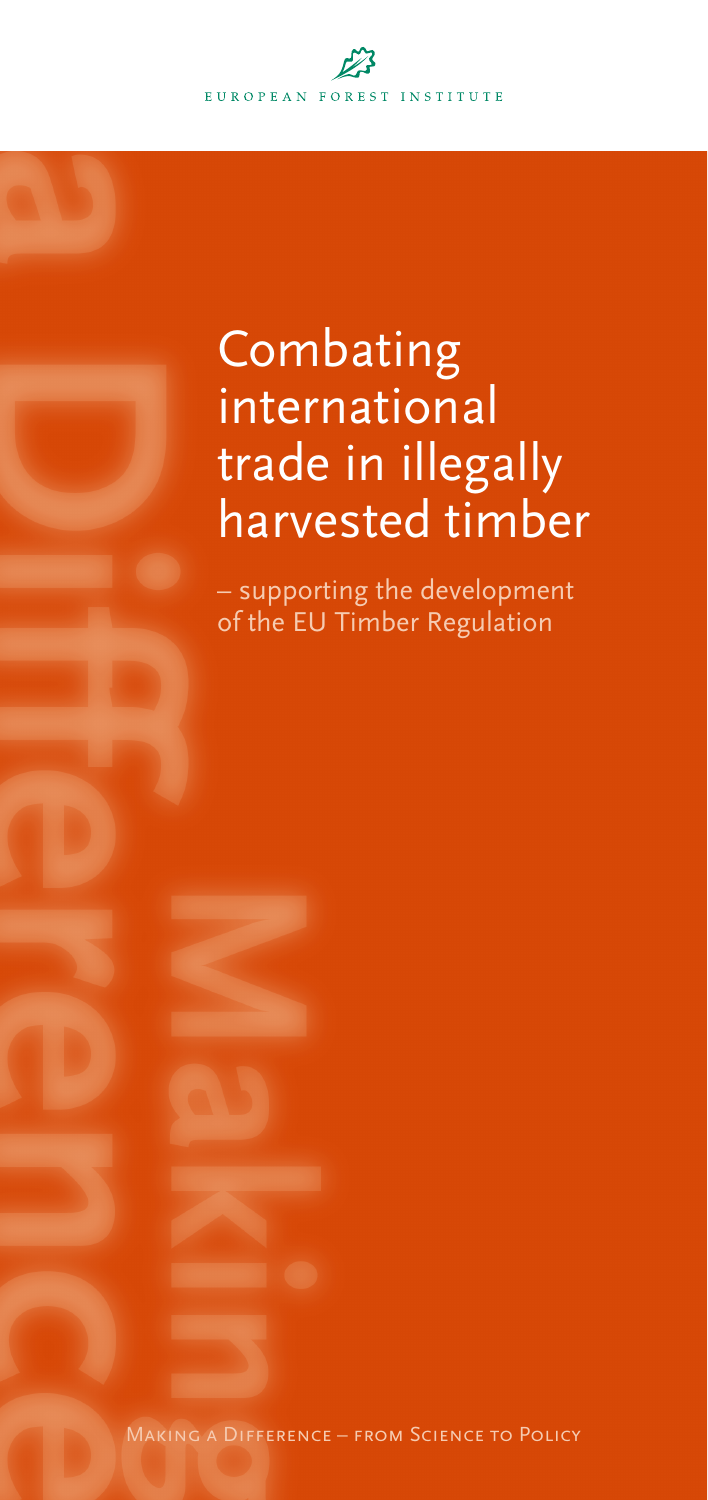*The EU Timber Regulation (EUTR) comes into force in March 2013 and aims to combat international trade in illegally harvested timber and timber products as part of the fight against deforestation. A study by the European Forest Institute looks at the most effective ways of meeting various EUTR requirements.*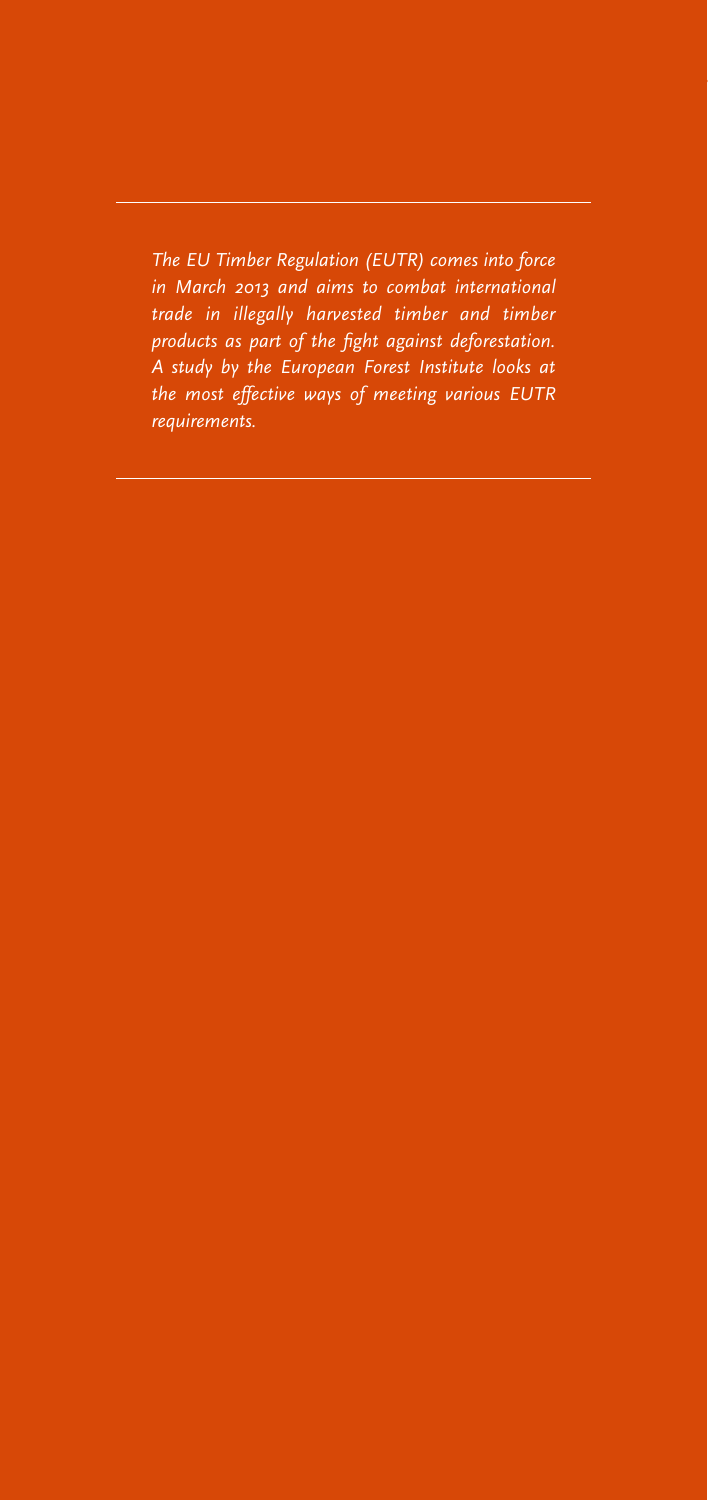## Combating international trade in illegally harvested timber – supporting the development of the EU Timber Regulation

Trade in illegal timber is a global problem, with huge environmental, economic and social impacts. It's associated with deforestation, climate change and loss of biodiversity – as well as issues like corruption and conflicts over land and resources. The EU has introduced new legislation – the EU Timber Regulation (EUTR) – to combat the problem, and ensure that wood, whether harvested within the EU or imported from elsewhere, is supplied legally.

The Regulation (EU No 995/2010) will mean that all 'operators' – all businesses or organizations who put timber or timber products on the EU market for the first time – will have to prove that it comes from a legal source. A wide range of solid and composite wood products are covered by the legislation, such as flooring, plywood, furniture, pulp and paper. Each operator will have to go through a process called 'due diligence', which involves gathering detailed information about the timber/timber product – for example country of harvest, species and details of the supplier. They must then assess the risk level of the supply.

### Evaluating best practice

EFI coordinated the EUTR Support Study project, which looked at the most effective ways of meeting various requirements of the Timber Regulation. The final report's main author, Hubert Inhaizer, explains how the study provides background information for the secondary legislation needed before the Regulation comes into



Niina Verkerk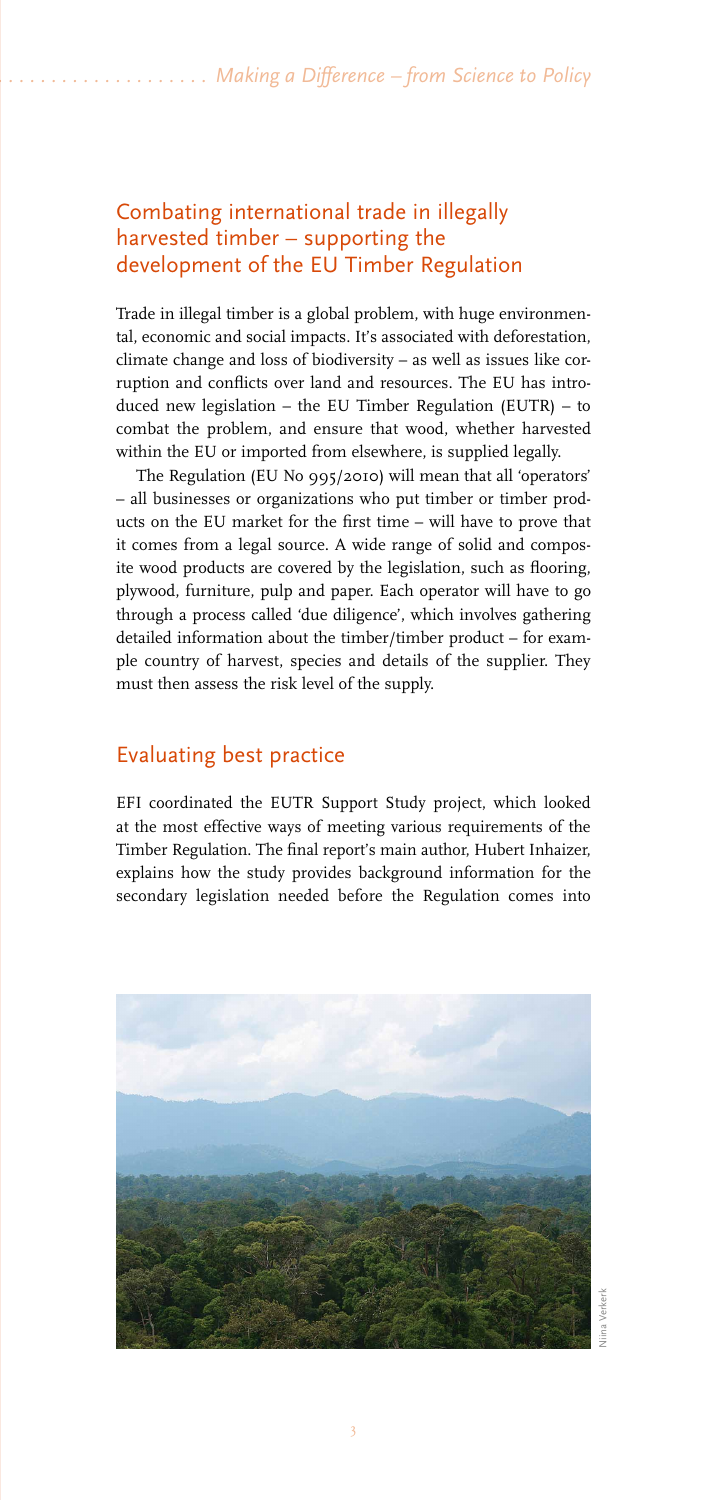force in March 2013. "We focused on two main areas – what 'due diligence' systems for operators could look like, and how third party monitoring organizations, who will be responsible for helping operators meet the EUTR requirements, can be accredited", he says.

*. . . . . . . . . . . . . . . . . . . . . . . . . . . . . . . . . . . . . . . . . . . . . . . . . . . . . . . . . . . . . . . . . . . . . . . . . . . Making a Difference – from Science to Policy*

#### Due diligence systems

The project team collected first-hand information from various study subjects. These were selected from the forestry sector, but other sectors (like food safety or the diamond trade) provided valuable input as well. This information was presented and discussed in stakeholder meetings, and the team interviewed traders and national associations so they could analyse current risk assessment and risk mitigation procedures. "Many companies and industry associations have these in place already to make sure only legally harvested timber or timber products enter the supply chain" says Inhaizer. The team identified several types of risk assessment tools and methodologies in use.

However, they also found that the sheer variety of operators (who could be anything from a small garden centre to a globalsized corporation) made the idea of one single due diligence system a difficult proposition. "Clearly small and medium-sized enterprises have different needs and fewer resources to spend on verifying legality than big companies", explains Inhaizer. Some sectors will face greater difficulties than others depending on the product traded – tracking whole logs is simpler than keeping



Timber waiting for the final consumer (Belgium)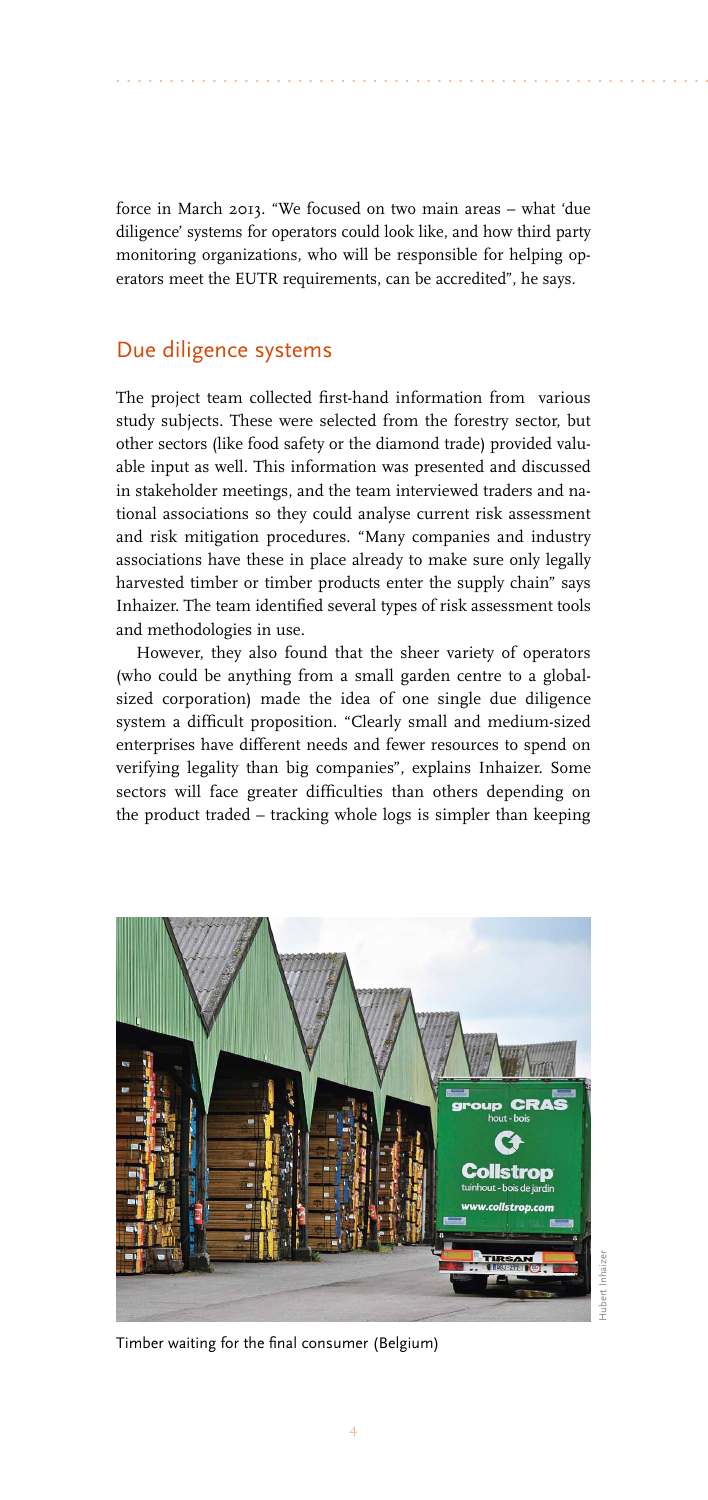records of the origins of composite products, for example. The project team recommended the development of information services to ease the administrative burden and make it easier to evaluate the relevant evidence.

"Another problem is that very few small enterprises are aware of the EUTR – even if they have membership of a trade association, there's no guarantee that the information would reach them. That means there is an urgent need for more targeted awarenessraising", says Inhaizer. Many small businesses won't have to change their normal business methods, as they will be considered 'traders' under the EUTR – in this case only 'traceability' is required, which means the trader will need to keep records of their suppliers and customers. "The feedback we received from experts and federation leaders showed that in most cases small businesses are already supplied by a European wholesaler, which makes it difficult to estimate how many of them will be 'traders' and how many need to develop due diligence systems." However, small importers/merchants with lots of complex product lines and potential high-risk timber sources (tropical hardwood, for example) are more vulnerable.

#### Recognition of monitoring organizations

In Part 2 of the study, the team explored the usage of monitoring organizations, and the procedures for their recognition. Article 8 of the EUTR sets out the requirements for monitoring organiza-



Checking processed shipment on arrival (The Netherlands)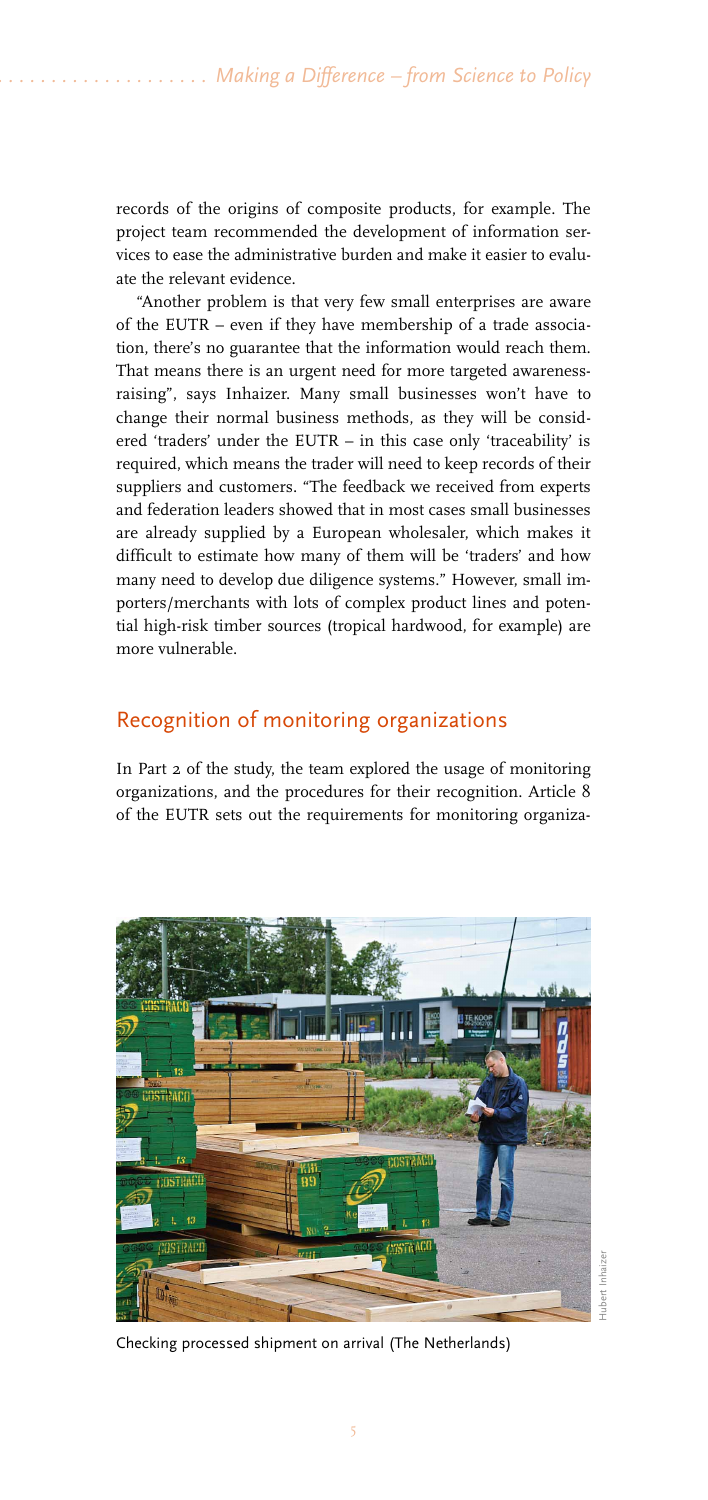

*. . . . . . . . . . . . . . . . . . . . . . . . . . . . . . . . . . . . . . . . . . . . . . . . . . . . . . . . . . . . . . . . . . . . . . . . . . . Making a Difference – from Science to Policy*

Timber after classification (The Netherlands)

tions, which are tasked with providing support to develop due diligence systems for operators who don't already have one in place, and monitoring their usage.

The team analysed existing guidelines which have been developed by membership-based accreditation organizations and national governments in response to other, related EC regulations. They particularly looked at issues surrounding conflict of interest, and recommended a procedure for the recognition process.

The study's recommendations are being considered by the European Commission, which will adopt more detailed rules on risk assessment, risk mitigation measures and monitoring organizations in June 2012. Inhaizer emphasizes that "the EUTR represents a new piece of legislation, and introduces new problems and challenges. We need to look beyond EC and national regulations and learn from other initiatives, to make it operational for every affected stakeholder."

The final report of the study can be downloaded at http://ec.europa.eu/environment/forests/timber\_regulation.htm

> FOR MORE INFORMATION: Contact Hubert Inhaizer tel: +33 3832 2262 2; e-mail: hubert.inhaizer@efi.int

> > **DISCLAIMER**

This project was carried out with financial support from the European Union. The contents of this article can in no way be taken to reflect the official opinion of the European Union.